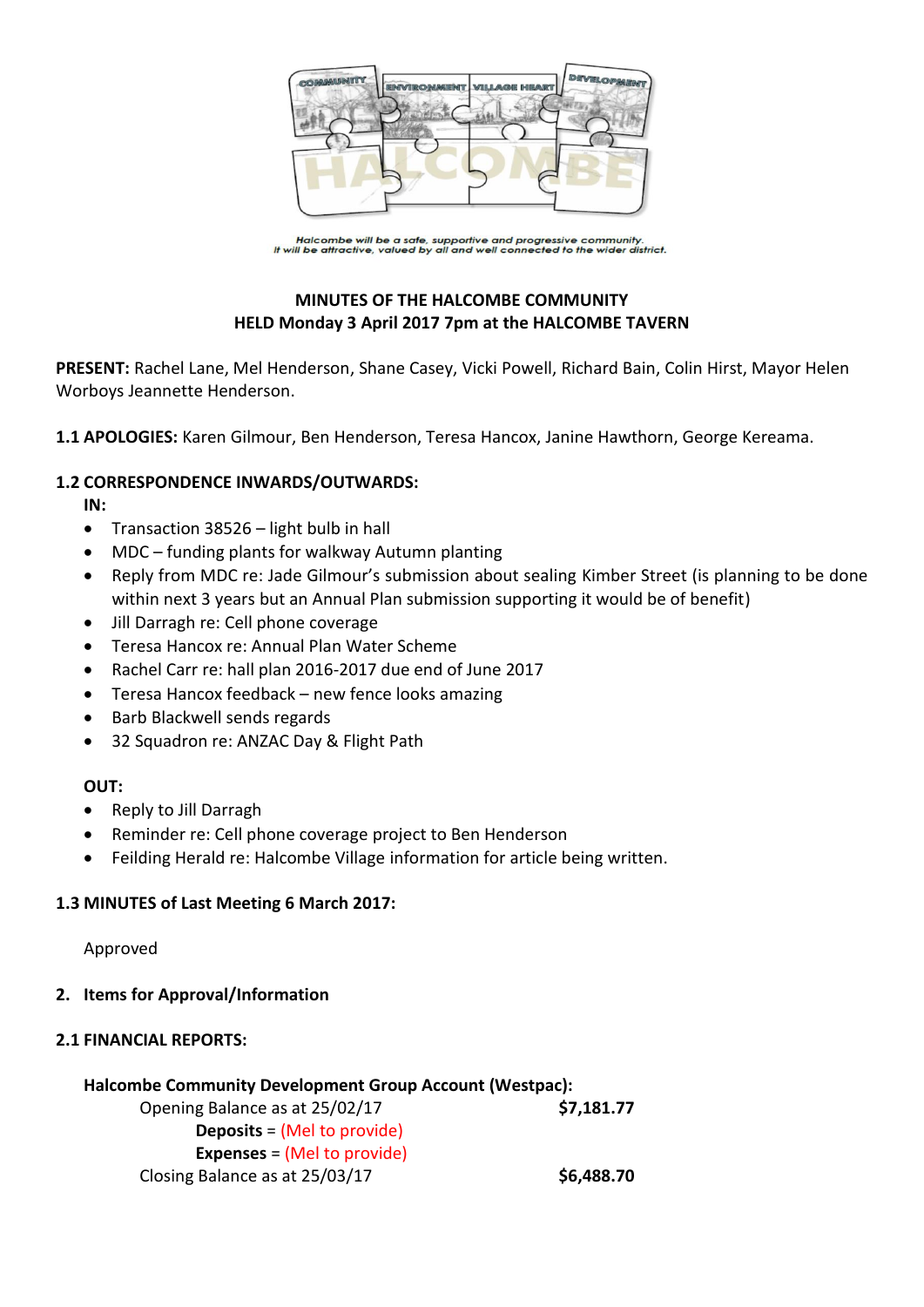| <b>Hall/Sports Ground Account:</b> |             |
|------------------------------------|-------------|
| Opening Balance as at 25/02/17     | \$13,988.94 |
| Deposits $=$                       |             |
| Expenses $=$                       |             |
| Closing Balance as at 25/02/2017   | \$13,988.94 |

## **2.2 COUNCIL REPORT:**

- Responded to Wednesday's Ingham Street flooding. This drain was re-engineered a number of years ago and is now causing problems.
- Annual Plan in now in Consultation phase Avg 3.6% rate rise
- Water Reticulation & Treatment Plan.
	- o Rachel read out Teresa Hancox's letter re: SHRWS Committee not having made a decision about best option for Village, despite Annual Plan implying that a decision has been made.
	- o Whilst we recognise that the new drinking water standards need to be met, this needs further consultation.
- Funding for microchipping of menacing dogs is available from Gov't

Welcome to Mayor Helen Worboys

- Mobile re-cycling centre for Halcombe will be part of a broader Waste Management plan for Feilding and surrounding areas – please feedback through 'Have Your Say' on the MDC website.
- Farmers will have the option to have a skip on their property \$96pa + other costs for farm waste.

## **3. Other Business**



## **3.1 Community**

## **Calendar for 2016:**

- ANZAC Day  $-25$ <sup>th</sup> April.
- Auction Night  $29<sup>th</sup>$  April.
- Halcombe School Gala raised \$18,000.
- Thank you to Rachel, Teresa & Jeannette for manning the HCDG site at the Gala we received good feedback although not much of it.
- Halcombe Herald ready to go to print
- ANZAC Day This Saturday  $8<sup>th</sup>$  April we will erect the flags across the cenotaph
	- o Wayne to donate \$300 for Stock Take work carried out at My Plumbing (invoice needed)
	- o Speeches to be done by Shane Casey and Alison Short
- Fire Brigade Auction night Saturday 29<sup>th</sup> April 2017. Need donated items by 25<sup>th</sup>. Please inform Rachel when you receive an item for the auction.
- Mid-year Get Together talk about this at May meeting
- Our Town article in Feilding Herald + video done last Thursday. Look out on stuff.co.nz for it.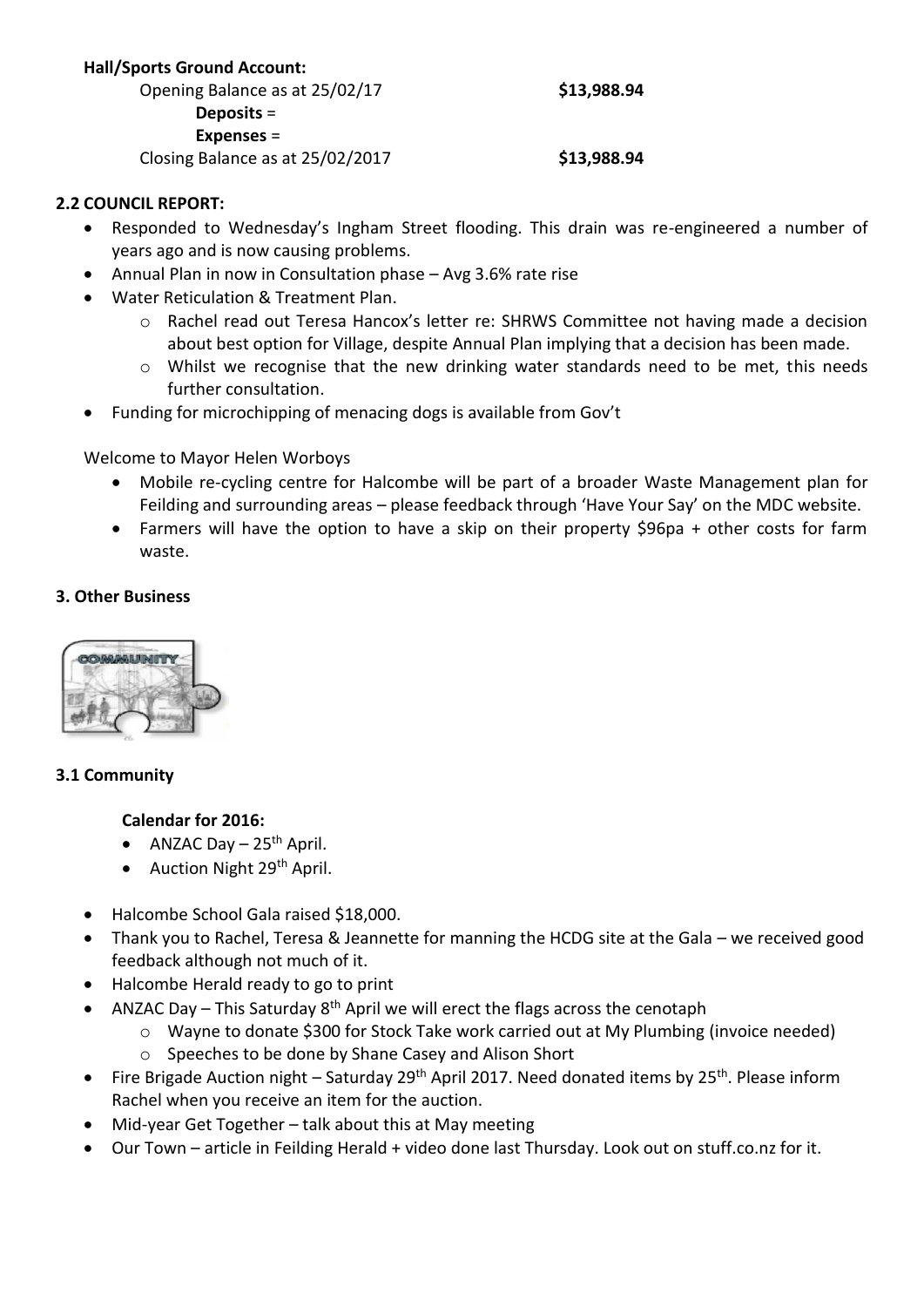| <b>Action Summary</b>                                             | Person responsible     | <b>Minutes date</b> |
|-------------------------------------------------------------------|------------------------|---------------------|
| <b>COMMUNITY</b>                                                  |                        |                     |
| Halcombe community Civil Defence strategy: still progressing      | Sue                    | Feb 2014            |
| <b>Soldier History: WWII</b>                                      | Richard + Jeannette    | May 2014            |
| Picture from Vicki: We need to decide where to put this.          | Mel / All              | <b>July 2014</b>    |
| <b>Community Calendar:</b> Dates need to be loaded into it $+$ it | All to feed-in dates + | Aug 2014            |
| published on the website.                                         | Rachel to load         |                     |



#### **3.2 Environment**

## **Walkway**

- We need to let MDC know how many flax and cabbage trees we need to plant along the railway fence line to create micro-climates where we can plant trees next year. 50 x cabbage trees and 200 x flax
- The "Levin Street Triangle area" is to be left unplanted for now. It needs to have drainage laid and topsoil to raise the level before anything is planted there (it's currently just too wet). The plan is to get excess topsoil from the Mountain Views subdivision but this can't be done until the new road is completed.
- We need to put up the plaques.
- Working bee is planned to plant and erect plaques **Sunday 7th May 9am-3pm** (rain off day Sunday  $28<sup>th</sup>$  May).

## **Domain Fence**

 Fence looks good, will leave as is, no stain required. White wall need water blasting then painting with 'Castle Grey' same as toilets. **Working Bee Monday 17th April 8am**

| <b>Action Summary</b>                                         | Person responsible | <b>Minutes date</b> |
|---------------------------------------------------------------|--------------------|---------------------|
| <b>ENVIRONMENT</b>                                            |                    |                     |
| Thank you, plaque,: Rachel to organise a plaque for RAL to go | Rachel             | Sept 2014           |
| on their "sponsorship wall". - Needs to be put up             |                    |                     |
| Balance of the Health & Safety equipment to be purchased      | Rachel             | June 2016           |
| Domain fence to be done                                       | Local contractor   | Feb 2017            |



**3.3 Village Heart**

- Will seek feedback on CBD plan at ANZAC Day.
- Playground drainage and upgrade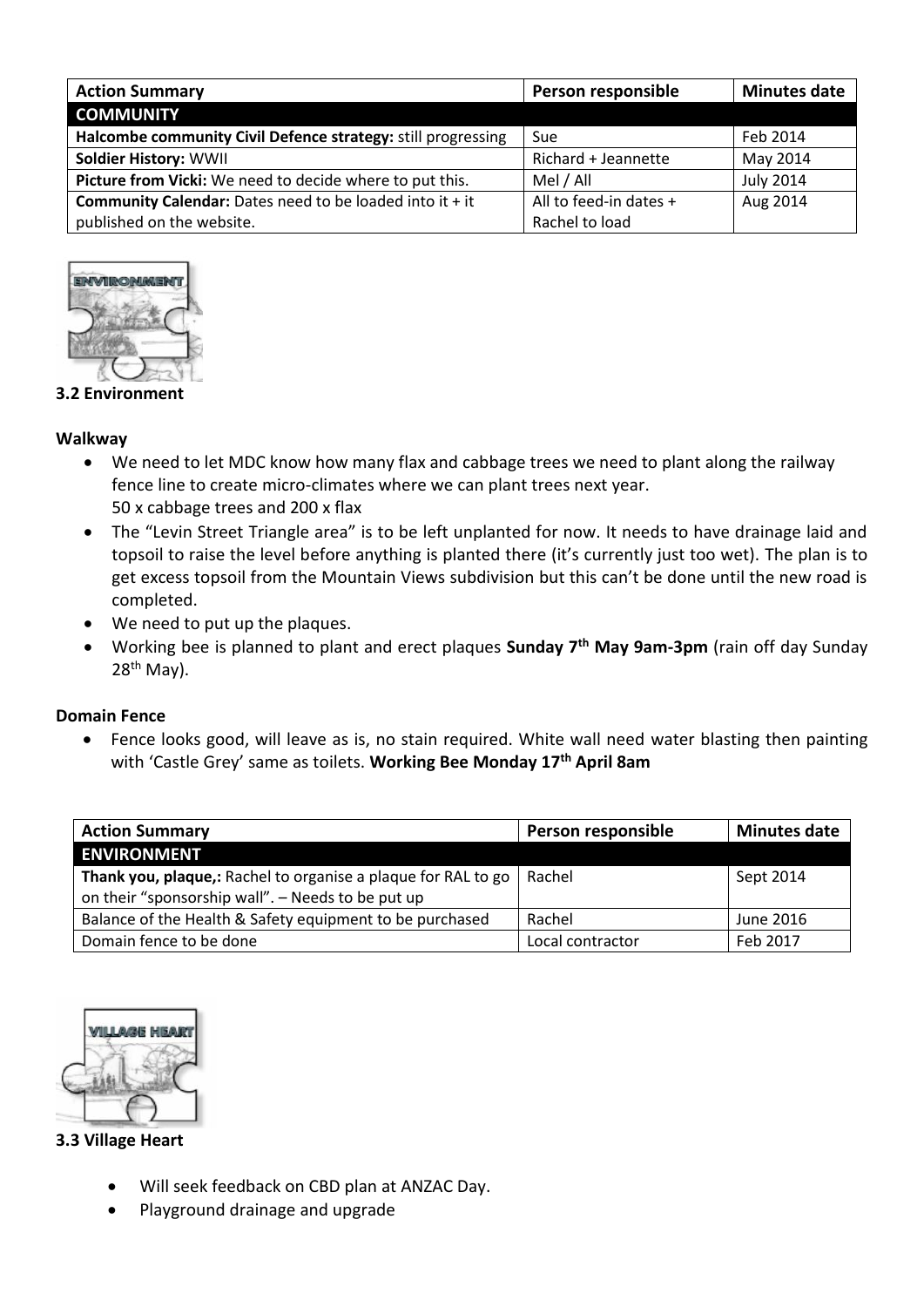- MDC are aware of the drainage problem MDC will need to use a camera to inspect the drains and work out where they are going.
- Memorial chair will be removed, cleaned and replaced.
- Moving playground equipment and picnic tables to ensure the playground meets safety regulations.
- Putting down cushion-fall.
- Tennis Court will be dealt with later the fence from the Domain to the Tennis Court will be added to the Annual Plan.
- Rubbish Bin on Levin Street needs addressing the restraining wire is too tight which is causing the lid to remain open, letting in rain.

### **Hall and Sports ground**

- Running of hall need to be reviewed booking, cleaning, picking up keys.
	- o Booking will be via email with a separate email address
	- o Internet banking for payments
	- o Calendar of bookings available for those in charge
	- o Pick up keys from either Rachel, Mel or Jeannette
	- o More keys to be cut
	- o Need a set of Rules to abide by Rach to complete and load onto website.
	- o Need to a cleaner going forward once bookings increase.
- Hall Kitchen Project funds raised from the Fire Brigade Auction towards this project.
- An advert has been put in the Halcombe School newsletter requesting ewes.

| <b>Action Summary</b>                                      | Person responsible        | <b>Minutes date</b> |
|------------------------------------------------------------|---------------------------|---------------------|
| <b>VILLAGE HEART</b>                                       |                           |                     |
| Signage for Toilets: Jeff to put this up.                  | Jeff Lane                 | Mar 2014            |
| <b>HALL/SPORTS GROUND</b>                                  |                           |                     |
| Policy for accessing Hall/Sports Ground funds: Application | Rachel                    | Feb 2016            |
| form to be completed.                                      |                           |                     |
| Carpet for supper room area: Quote required for this.      | Mel                       | <b>July 2014</b>    |
| New Vinyl for Toilets: Quote required                      | Mel                       | Aug 2014            |
| Hall furniture: Replace with lighter tables and chairs     | Mel/Karen/Rachel/Jeanette | Aug 2014            |
| Hall curtain: Needs to be repaired                         | Rachel / Mel              | Dec 2016            |
| Playground water pooling: Richard to look at it.           | <b>Richard Bain</b>       | April 2015          |
| Loading ramp to be built                                   | Working bee               | Dec 2015            |
| Time line for cemetery land $-$ is there an expected date  | <b>Brent Limmer</b>       | Dec 2015            |
| when we will lose use of it/some of it?                    |                           |                     |



#### **3.4 Development**

## **Annual Plan – submissions close 28th April**

- We will meet to discuss MDC's Draft Annual Plan on 7pm Sunday 9th April at Richard Bains house.
- Halcombe's Annual Plan submission Playground / Levin street drainage / CBD development / + other items.